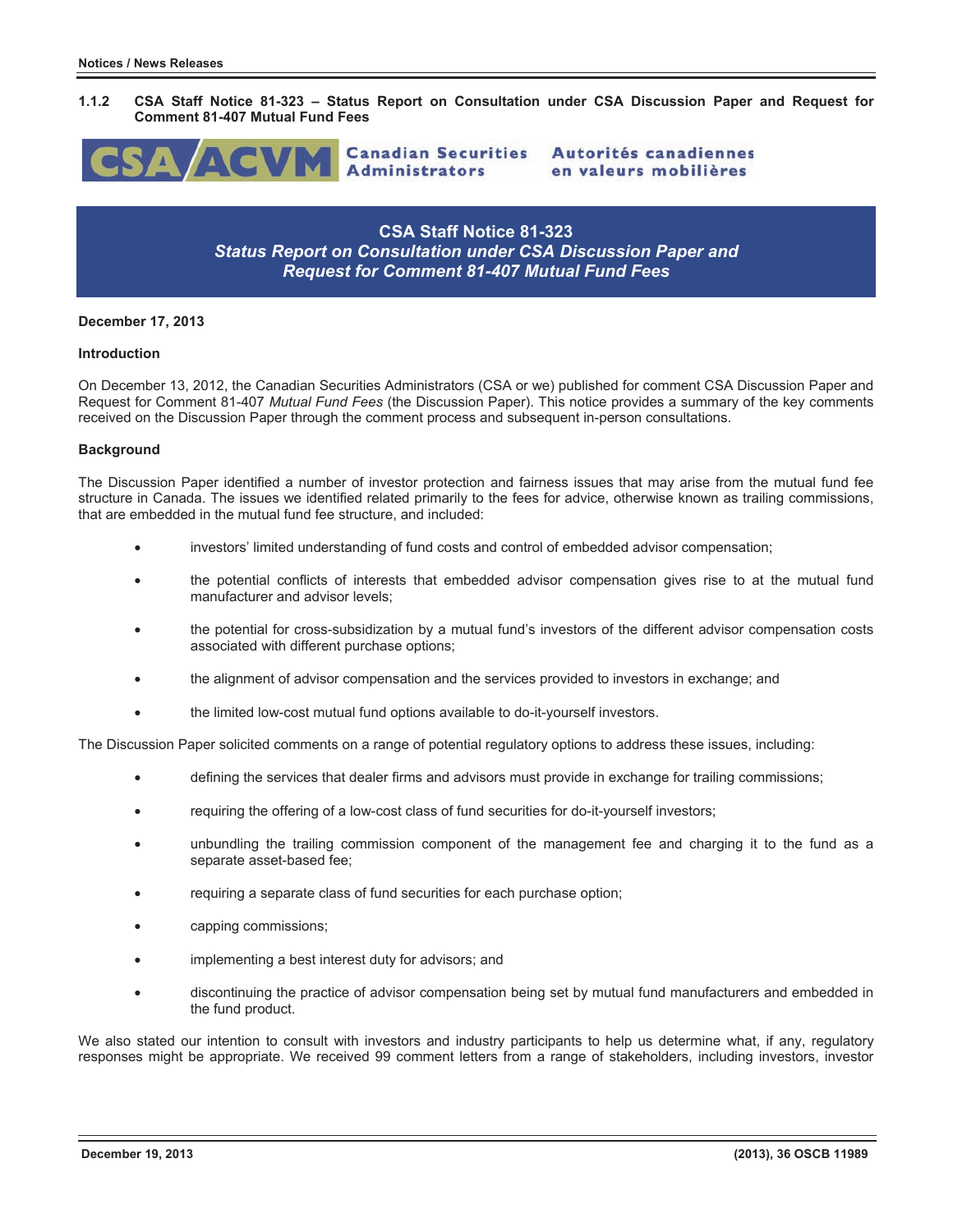advocates, mutual fund dealers, mutual fund manufacturers, industry advocates, academics, law firms and professional associations.<sup>1</sup>

Several CSA jurisdictions held consultations with stakeholders over the course of the Summer and Fall of 2013 in order to probe deeper into themes emerging from the comment letters.

The Ontario Securities Commission (OSC) held a public roundtable on June 7, 2013, featuring three panels with panellists representing investors, mutual fund manufacturers, mutual fund dealers and other financial industry stakeholders. The panel topics included:

- the role embedded advisor compensation plays in access to advice for small retail investors in the Canadian market;
- the nature and scope of the services received for trailing commissions; and
- the impact of current disclosure initiatives and whether regulatory action beyond disclosure is warranted at this time.

A transcript of the roundtable discussion is available on the OSC's website.<sup>2</sup>

The British Columbia Securities Commission (BCSC) held consultations with BC-based mutual fund dealers and mutual fund manufacturers on June 24 and 25, 2013. The Autorité des marchés financiers (AMF) held a consultation with retail investors on September 4, 2013, a consultation with both the Canadian Foundation for Advancement of Investor Rights (FAIR) and the Mouvement d'éducation et de défense des actionnaires (MÉDAC) on September 5, 2013, followed by consultations with mutual fund dealers, mutual fund manufacturers and other industry stakeholders on September 17 and October 3, 2013.

We thank all those who contributed to this consultation process by responding to our request for comments or by participating in the OSC, BCSC and AMF consultations. We are using the information we gathered through this process to inform our approach on this initiative going forward.

### **Themes from the Consultation**

We have identified a number of key themes emerging from the comment process on the Discussion Paper and the subsequent consultations. The themes are largely split between industry stakeholder viewpoints and investor stakeholder viewpoints.

The key themes from industry stakeholders are:

- There is no evidence of investor harm that warrants a change to the mutual fund fee structure in Canada;
- A ban on embedded compensation will have unintended consequences for retail investors and the fund industry, including:
	- o a reduction in access to advice for small retail investors,
	- o the elimination of choice in how investors may pay for financial advice, and
	- o the creation of an unlevel playing field among competing products and opportunities for regulatory arbitrage; and
- We should observe and assess the impact of domestic and international reforms before moving ahead with further proposals.

The key themes from investor stakeholders are:

- Embedded advisor compensation causes a misalignment of interests which impacts investor outcomes and should be banned;
- Investors should at a minimum have the true choice to not pay embedded commissions;

 $\overline{a}$ 1 The list of commenters and copies of the comment letters are available online at: http://www.osc.gov.on.ca/en/38419.htm.

<sup>2</sup> *Canadian Securities Administrators Roundtable Discussion re: Discussion Paper and Request for Comment 81-407 Mutual Fund Fees*, June 7, 2013 available at: http://www.osc.gov.on.ca/en/SecuritiesLaw\_rpt\_20130607\_81-407\_mutual-fund-fees-roundtable.htm.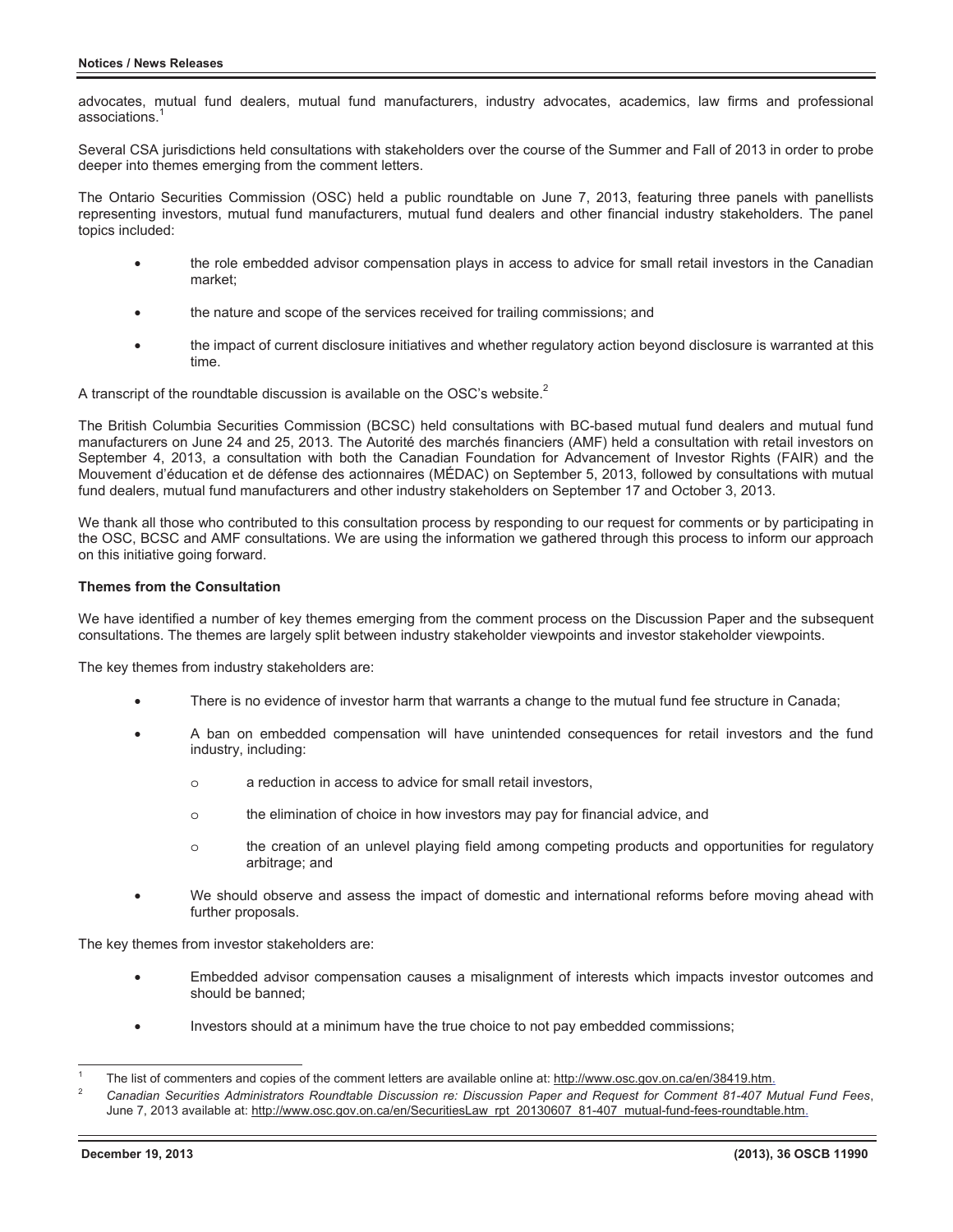- We need to implement a best interest duty for advisors; and
- We need to increase advisor proficiency requirements and regulate the use of titles.

Below, we discuss each of these key themes in detail. The themes underscore that the issues surrounding mutual fund fees are complex and that some of the issues are interrelated with those identified in the separate CSA consultation on the appropriateness of introducing a best interest duty for advisors initiated on October 25, 2012 (Best Interest Duty Consultation).<sup>3</sup>

### a. Key themes from industry stakeholders:

### *1. There is no evidence of investor harm that warrants a change to the mutual fund fee structure in Canada*

The vast majority of industry stakeholders express the view that there are no substantive regulatory problems in the industry that warrant the potential reforms discussed in the Discussion Paper. Only a marginal number of industry stakeholders believe the current mutual fund fee structure raises sufficient investor protection concerns to require regulatory action at this time.

Some industry stakeholders submit that the trend away from transaction-based sales commissions towards a greater reliance on embedded trailing commissions has supported the development of aligned advisory relationships between dealer firms/advisors and investors. Previously, advisors may have had an incentive to recommend that their clients switch funds in order to receive a sales commission. With trailing commissions, the advisor's interest are better aligned with the investor's objectives since the advisor's compensation is ongoing over the life of the investment and will increase as the value of the investor's portfolio goes up and decline if it decreases.

In response to claims that mutual fund fees in Canada are among the highest in the world<sup>4</sup>, some industry stakeholders point to a recent research report comparing mutual fund ownership costs in Canada and in the United States which finds that, for investors helped by a financial advisor, the overall cost of management and distribution of mutual funds in Canada is similar to the overall cost in the United States.<sup>5</sup>

Some industry stakeholders submit that there is an absence of directly related research and empirical evidence that the conflicts of interest examined in the Discussion Paper exist at all or, to the extent they do exist, impact investor outcomes to a degree that warrants a complete overhaul of the mutual fund fee structure in Canada.

While some industry stakeholders acknowledge that trailing commissions have the potential to incent advisors to sell a particular mutual fund over another comparable mutual fund with lower commission, they submit that the incidence of such a conflict is minimal in the Canadian market since trailing commissions are largely comparable across types of mutual funds as a result of an open and competitive market. They believe that any variance from the current industry standard trailing commission of 1%<sup>6</sup> is small and unlikely to provide an incentive to offer one fund over another similar fund. In their view, this lack of disparity amongst trailing commissions suggests that competitive market forces are working well and that regulation is therefore not required. This view is however challenged by some mutual fund manufacturers who submit that the standard trailing commission of 1% has been established by an oligopoly of large dealer firms who command this fee to provide placement on their product shelf.

Certain industry stakeholders point out that the recent prohibition of conflicted advisor remuneration for the distribution of and advice on retail investment products in the United Kingdom (U.K.)<sup>7</sup> and Australia<sup>8</sup> are responses to unique consumer protection gaps and situations in those jurisdictions, including a series of financial mis-selling scandals causing harm to investors, which are not present in Canada. They say it would be wrong for the CSA to follow suit with similar reforms as there has been no evidence of client harm arising from advisor compensation on mutual fund sales in Canada that would justify similar regulation here.

 $\overline{a}$ 3 See CSA Consultation Paper 33-403 *The Standard of Conduct for Advisers and Dealers: Exploring the Appropriateness of Introducing a Statutory Best Interest Duty When Advice is Provided to Retail Clients* (October 25, 2012). See also the transcripts of the related investor roundtable, industry roundtable and panel discussion held June 18, June 25 and July 23, 2013, respectively, available at: http://www.osc.gov.on.ca/en/37838.htm.

<sup>4</sup> These claims are based on studies examining fund fees in Canada and around the world, including: D. Phillips, *Why the trend in Canadian fund fees can only be down*, Morningstar Canada (August 13, 2013); B. N. Alpert, J. Rekenthaler and S. Suh, *Morningstar Global Fund Investor Experience 2013* (May 2013); B. N. Alpert, J. Rekenthaler, *Morningstar Global Fund Investor Experience 2011* (March 2011); J. Rekenthaler, M. Swartzentruber, C. Tsai, *Morningstar Global Fund Investor Experience 2009* (May 2009); A. Khorana, H. Servaes, P. Tufano, *Mutual Fund Fees Around the World* (July 23, 2007); and K. Ruckman, "Expense ratios of North American mutual funds", Canadian Journal of Economics (March 2003), p. 192-223. 5

Investor Economics and Strategic Insight, *Monitoring Trends in Mutual Fund Cost of Ownership and Expense Ratios, A Canada-U.S.*  **Perspective, November 2012.** 

Typical trailing commission for an equity fund sold on a front-end load basis.

<sup>7</sup> U.K. Financial Conduct Authority, *Retail Distribution Review - Adviser Charging*, rules in effect as of January 1, 2013. 8

Australian Securities and Investments Commission, *Future of Financial Advice*, reforms in effect as of July 1, 2012, with compulsory compliance required from July 1, 2013.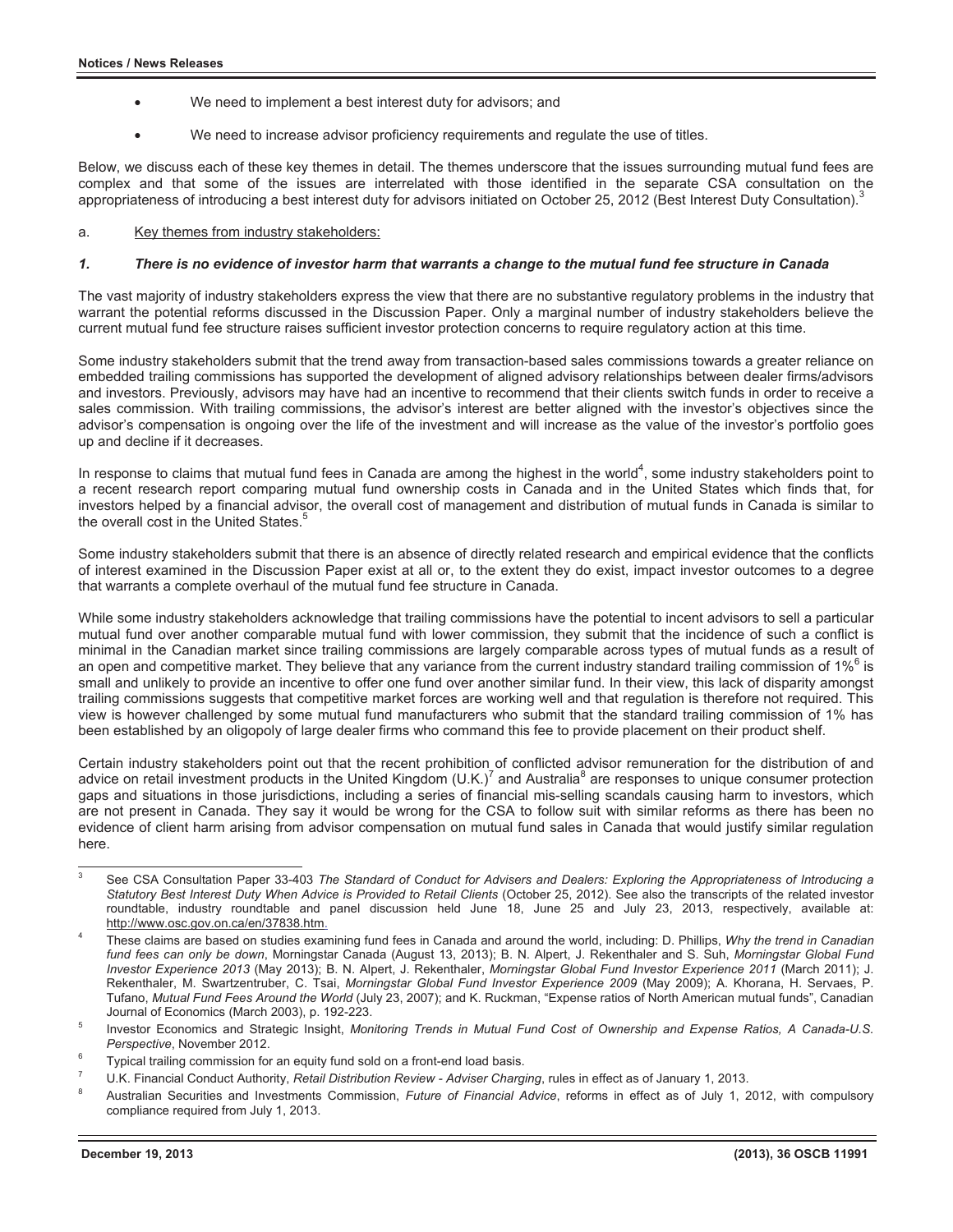Some industry stakeholders say that less extensive regulatory changes could be made to help improve the Canadian retail investor experience. They suggest interim steps such as more vigorous enforcement of existing regulation (e.g. suitability requirements for advisors), enhanced proficiency requirements for advisors and the regulation of advisor professional titles to ensure that investors aren't misled by deceptive titles. They also call upon the CSA to undertake investor education initiatives in an effort to improve financial literacy and help investors become more savvy consumers of financial products and advice.

### *2. A ban on embedded compensation will have unintended consequences for retail investors and the fund industry*

Overwhelmingly, industry stakeholders think eliminating embedded advisor compensation would be detrimental to all participants in the fund industry, including and especially retail investors. They urge the CSA, before doing anything, to conduct a robust cost-benefit analysis to determine the impact that removing embedded commissions would have for investors and the fund industry.

Many industry stakeholders believe a ban on embedded commissions would have a number of unintended consequences, including (i) a reduction in access to advice for small retail investors, (ii) the elimination of choice in how investors may pay for financial advice, and (iii) the creation of an unlevel playing field among competing products and opportunities for regulatory arbitrage. We discuss each of these potential consequences below.

## *(i) A reduction in access to advice for small retail investors*

Several industry stakeholders submit that embedded advisor compensation provides Canadians with affordable access to advisory services. Many of them point out that these advisory services include not only the advisor's advice<sup>9</sup>, but also important dealer firm services<sup>10</sup> and advisor operating costs<sup>11</sup>, all of which are funded from the trailing commission. We are told that the embedded nature of these costs enables advisors to provide up-front counselling to clients with small amounts to invest where a fixed fee or transaction-based commission model might otherwise deter clients from seeking advice.

These industry stakeholders submit that this affordability of financial advice has allowed for the significant use of advice by Canadian households, which certain industry studies find has resulted in the creation of a strong savings culture and investment discipline and the accumulation of more wealth for retail investors in Canada.

Several industry stakeholders submit that smaller investors (sometimes referred to as "mass retail") benefit financially from the current embedded commission structure due to economies of scale. Under such a fee structure, the cost of providing advice and services to smaller investors is subsidized by the larger investors in the fund who pay more on account of their larger assets under management. We are told that the mandated use of a fee-for-service model would eliminate this pooling of fees from both larger and smaller investors and cause the price of servicing smaller accounts to increase. Faced with having to raise the price to service smaller investment accounts, many advisors would either cease to service those accounts or raise prices beyond which those investors would be willing to pay.

A number of industry stakeholders further submit that a mandated move to a fee-for-service model may impact the financial viability of certain advisors, especially independent financial advisors (as trailing commissions constitute the bulk of their revenues), and cause many to leave the business as a result. Such a change may also deter individuals from becoming advisors and consequently add to the industry's challenge in recruiting new advisors. We are told that this potential for a reduction in the number of advisors under a fee-for-service model, combined with the potential for higher costs for small retail investors, would cause those individuals to not be served and create an "advice gap".

Industry stakeholders further submit that small retail investors would lack the bargaining power to negotiate advisory fees in a fee-for-service model due to their generally low levels of financial literacy and the relatively small accounts they own. They would be at an information disadvantage as they would have no frame of reference as to what is reasonable. Consequently,

 $\overline{a}$ 9 We are told that the portion of the trailing commission that the advisor receives compensates the advisor for the provision of various advice services, including but not limited to: suitability reviews, reviews on transfers, reviews of material changes in client circumstances, responses to client questions, general financial advice that can be unrelated to mutual funds, the rebalancing of portfolios, advice on registered products, the setting up of savings programs and the encouragement of good investment discipline.<br><sup>10</sup> We are told that the portion of the trailing commission that the dealer firm receives helps fund the daily o

business. This includes satisfying client reporting obligations, general compliance obligations, supervision requirements, regulatory fees,

We are told that the portion of the trailing commission that the advisor receives does not operate solely as income for the advisor, but rather may also be used to cover the cost of administrative staff for which they are responsible, rental payments, marketing, travel, other costs of

doing business, regulatory fees, and work associated with satisfying compliance obligations.<br>See The Investment Funds Institute of Canada (IFIC), The Value of Advice Report 2012. See also C. Montmarquette, N. Viennot-Briot *Econometric Models on the Value of Advice of a Financial Advisor*, The Centre for Interuniversity Research and Analysis on Organizations (CIRANO), Montreal, July 2012.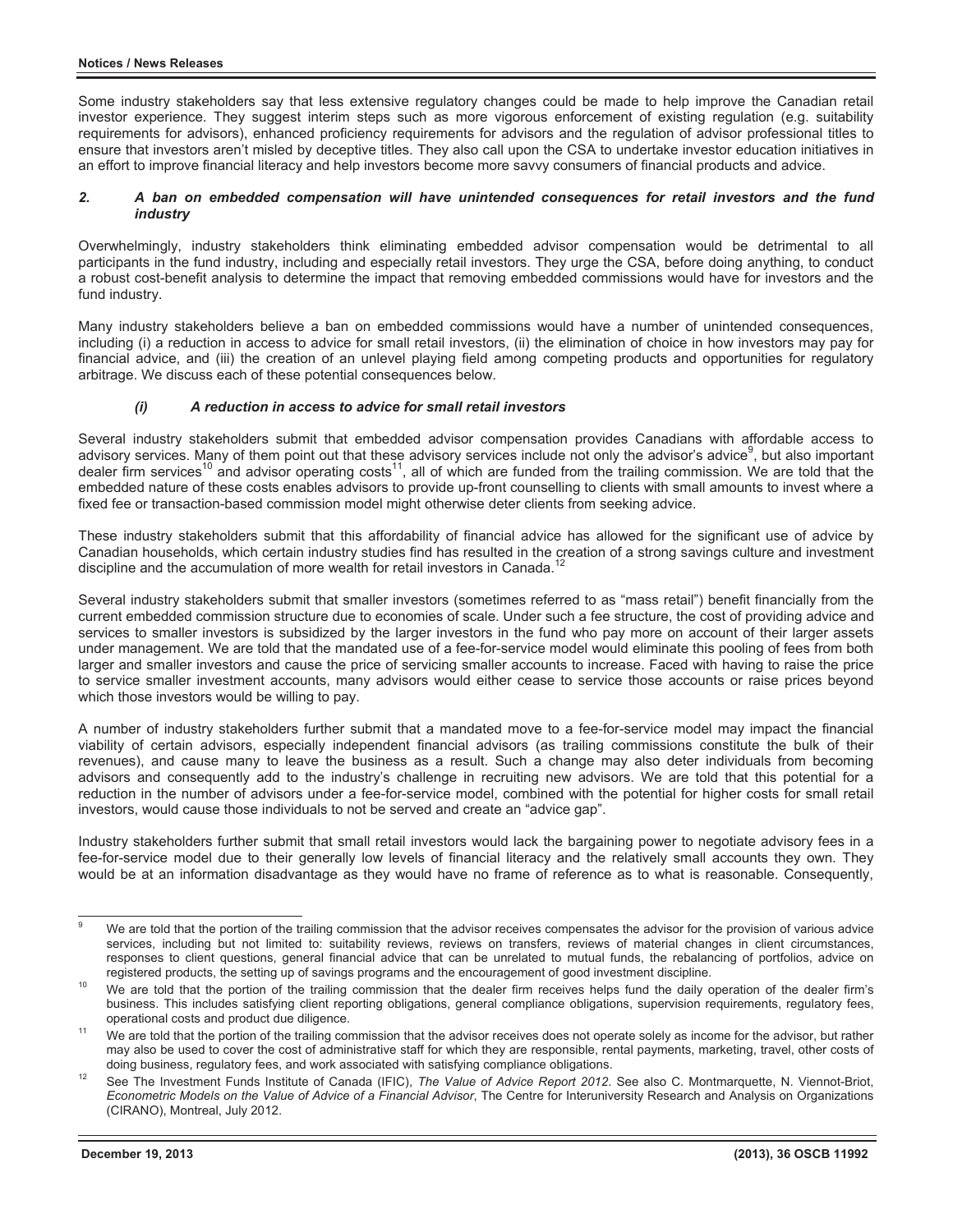small investors would be left with the choice of either incurring the potentially higher advice costs (including higher investment thresholds) imposed on them or, to the extent they are unable or unwilling to pay the costs, losing access to advisory services.

In support of their submissions, these industry stakeholders point to research suggesting that a fee-for-service model would result in higher advice costs and potentially higher overall ownership costs for small retail investors (i.e. those with less than \$100K to invest) relative to the current embedded compensation model. Looking to U.S. data on mutual fund-centric fee-based advisory programs<sup>13</sup>, some industry stakeholders suggest that advice costs for smaller investors would be in the range of 1.5% of assets under management.<sup>14</sup> This would exceed what the fund industry submits is the current industry standard trailing commission of 1% embedded in the cost of the mutual fund product.

Some industry stakeholders cite research in the U.K. which finds that investors generally have a low willingness to pay a separate fee for financial advice and that most would not opt to use advice if they had to pay for it separately.<sup>15</sup> They further cite related research in Australia finding that there is a significant gap between what investors are willing to pay for advice versus what it costs to provide it.<sup>16</sup> Other industry stakeholders also point to early surveys on the impact of the ban on conflicted advisor remuneration in the U.K. as an indication that many advisors in Canada would either abandon small retail investors to focus on a higher wealth segment or leave the business altogether, and access to advice would be reduced as a consequence.<sup>17</sup> One industry stakeholder however points out that while there appears to have been an initial drop in the number of advisors in the U.K., this is in part due to a new proficiency standard introduced as part of the U.K.'s reforms and which some advisors failed to initially meet.

## *(ii) The elimination of choice in how investors may pay for financial advice*

Several industry stakeholders say that Canadian retail investors should have the option to choose among various fee structures and select the one they prefer. In their view, regulation should provide flexibility and facilitate the broadest access to financial advice for individuals.

Accordingly, industry stakeholders are of the view that investors should have the freedom to choose whether they want the convenience of paying for advice embedded in the cost of a mutual fund or paying it separately to their advisor. They point out that Canadian retail investors currently have this flexibility by way of being able to select either Series A fund units (that pay an embedded trailing commission) or Series F fund units (that do not pay an embedded trailing commission but instead provide for a negotiated fee-for-service to be paid directly by the investor to the advisor). They submit that prohibiting embedded advisor compensation would eliminate this flexibility and choice for investors, to their detriment.

Many industry stakeholders submit that some investors specifically want to pay for advice through an embedded trailing commission as a matter of convenience and a matter of preference.<sup>19</sup> They go on to suggest that the current limited use of feefor-service accounts by retail investors is evidence that investors are generally not interested in the fee-for-service model.

## *(iii) The creation of an unlevel playing field among competing products and opportunities for regulatory arbitrage*

Industry stakeholders generally submit that mutual funds should not be unfairly targeted for having embedded commissions since advisor compensation is typically embedded in the prices (whether directly or through a spread) of other financial products, not just mutual funds.

 $13$ Strategic Insight, *A Perspective on the Evolution in Structure, Investor Demand, Distribution, Pricing, and Shareholders' Total Costs in the U.S. Mutual Fund Industry (November 2012), p. 35.* 

<sup>&</sup>lt;sup>14</sup> According to analysis from Strategic Insight on advisory fees charged by client asset size under U.S. fee-based programs (2011), 70% of

U.S. investors with account sizes of \$100,000 are charged advisory fees higher than 1.25% and 31% are charged over 1.50%. Ibid, p. 34.<br><sup>15</sup> A. Clare, *The Guidance Gap – An investigation of the UK's post RDR savings and in* 

<sup>2013.&</sup>lt;br><sup>16</sup> Australian Securities and Investments Commission, Access to financial advice in Australia, Report 224, December 2010.<br><sup>17</sup> Deloitte LLP, *Bridging the Advice Gap: Delivering investment products in a post-RDR wor* which initially dropped with the coming into force of the Retail Distribution Review reforms which banned third party commissions and increased proficiency requirements, are now rebounding as more advisors meet the higher level of qualification. The FCA's research shows that there were 32,690 retail investment advisors working in the UK in July 2013, up from 31,132 in December 2012, the last time the numbers were officially counted. Six months after the introduction of the new rules, the FCA reports that 97% of advisors have the appropriate level of qualification, and the other 3% are recent entrants to the industry who are still studying for full qualification within the

time periods permitted by the rules. See the FCA's press release at: http://www.fca.org.uk/news/adviser-numbers-in-line-with-expectations.<br>In support of this submission, on September 30, 2013, the Investment Funds Institut that half of mutual fund investors (51%) prefer their advisor be compensated through an embedded fee. See POLLARA Inc., *Canadian Investors' Perceptions of Mutual Funds and the Mutual Fund Industry 2013*, Report Prepared for the Investment Funds Institute of Canada.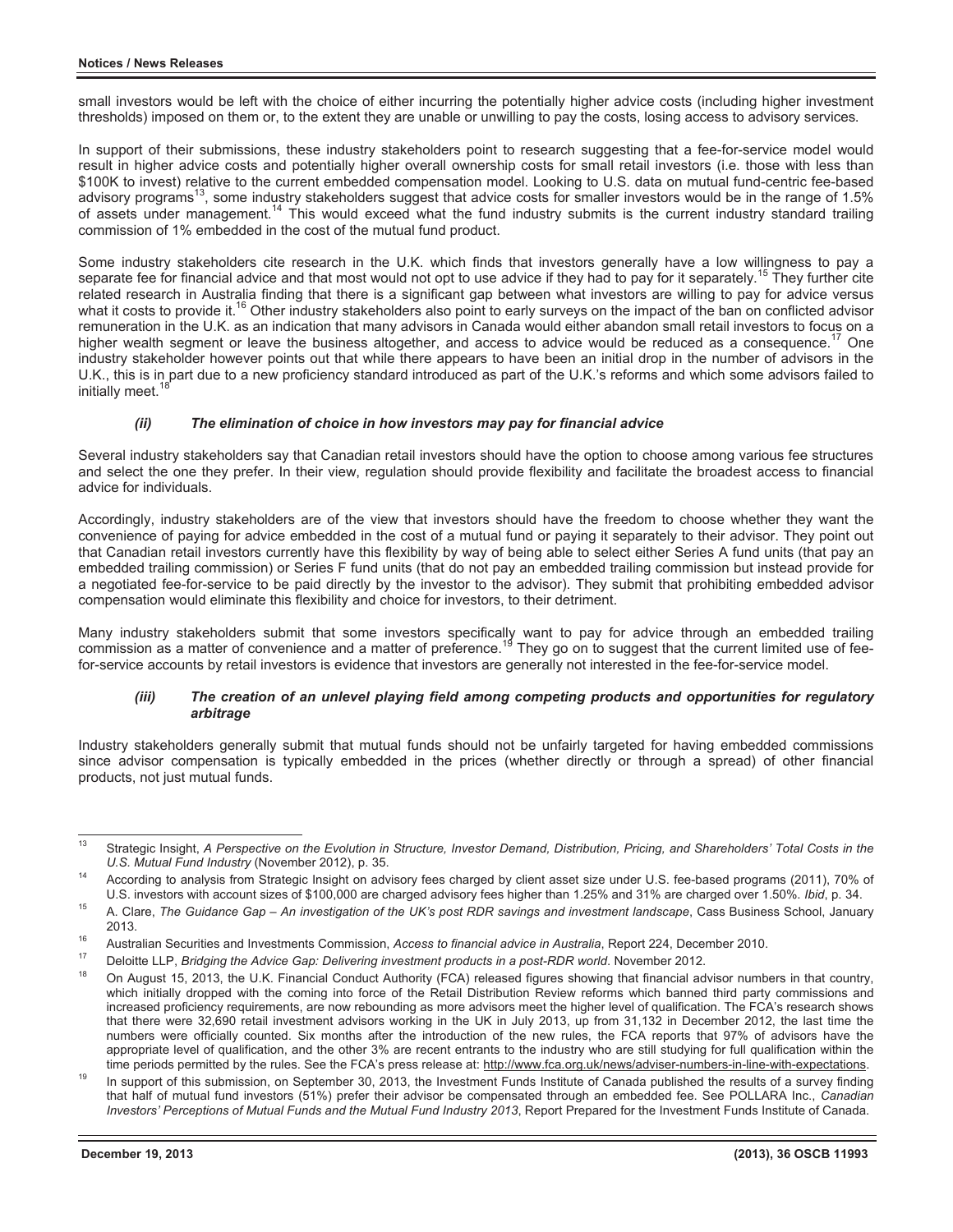Some industry stakeholders point out that embedded compensation is the standard in approximately three quarters of the total assets of all Canadian households, including deposits, fixed income, segregated funds, and insurance.<sup>20</sup> They say that to require mutual funds to move away from this widely accepted broader financial industry practice would create an unlevel playing field between mutual funds and competing financial products. Specifically, advisors who are dually licensed, and who already face greater regulation and compliance burdens in connection with the distribution of mutual funds<sup>21</sup>, may have an incentive to instead sell banking and insurance investment products that some think are less regulated, less transparent, and possibly more expensive. Some industry stakeholders note that such opportunities for regulatory arbitrage have not arisen in the U.K. and Australia because their reforms22 have been uniformly applied across competing products – securities, banking and insurance investment products.

Many industry stakeholders therefore urge the CSA to focus on initiatives that can be applied to the entire universe of financial products rather than solely target the mutual fund industry.

#### *3. We should observe and assess the impact of domestic and international reforms before moving ahead with further proposals*

Most industry stakeholders are of the view that if the main concern with embedded advisor compensation is that investors aren't aware of it and therefore don't understand it, then the solution should be to pursue initiatives that improve their understanding of such fees rather than focus immediately on prohibition. Accordingly, they think that the CSA should first assess the benefits resulting from the recent implementation of point of sale (POS) delivery of the new Fund Facts disclosure document<sup>23</sup> and the Client Relationship Model (CRM2) reforms to cost disclosure and performance reporting<sup>24</sup>, and determine whether these disclosure changes improve investor understanding and decision-making before proceeding with additional regulatory reform.

The POS and CRM2 disclosure initiatives are expected to benefit investors by improving their overall awareness and understanding of mutual fund fees and ongoing advisor compensation costs, thus enabling them to make better and more informed investment decisions. Those initiatives will also give advisors an opportunity to have conversations with their clients and to show how they add value. Many industry stakeholders say that the enhanced transparency that these reforms will provide should sufficiently address the potential conflicts of interest that embedded advisor compensation raises as well as improve the alignment between advisor compensation and the services provided.

These industry participants point out that they are investing significant resources to implement the POS and CRM2 reforms. They believe that once these are fully implemented, we will have set a world-class standard in Canada for disclosure and transparency of fund costs.

We are further urged to take the time to carefully monitor relevant international reforms, such as the recent ban on conflicted advisor remuneration in the U.K. and Australia25, and assess whether those reforms caused unintended consequences for investors, in particular small retail investors, and industry participants in those jurisdictions before pursuing similar reforms here.

## b. Key themes from investor stakeholders:

### *1. Embedded advisor compensation causes a misalignment of interests which impacts investor outcomes and should be banned*

Investor stakeholders generally think that embedded advisor compensation causes advisors to make investment recommendations that pay them higher compensation, resulting in higher costs and less optimal investment results for the investor. Most consider that this conflict of interest cannot be overcome through disclosure initiatives such as POS and CRM2 and consequently see no reason for the regulators to monitor and assess the effects of these or other reforms internationally before moving forward with a proposal to ban embedded compensation.

Most investor stakeholders therefore think that banning embedded compensation is necessary to reduce the misalignment of incentives currently affecting the client-advisor relationship and help assure investment recommendations that are in the best

 $20$ 

<sup>&</sup>lt;sup>20</sup> Investor Economics, *Household Balance Sheet 2012.*<br><sup>21</sup> The industry points to the Client Relationship Model reforms (Phases 1 & 2) under National Instrument 31-103 *Registration Requirements. Exemptions and Ongoing Registrant Obligations*, and the new Fund Facts document delivery requirements under National Instrument 81-

<sup>&</sup>lt;sup>22</sup> Supra notes 7 and 8.<br><sup>23</sup> See the amendments to National Instrument 81-101 *Mutual Fund Prospectus Disclosure* made September 1, 2013 which, as of June 13, 2014, will require delivery of the Fund Facts document instead of the simplified prospectus in satisfaction of the prospectus delivery requirements under securities legislation.<br>See the amendments to National Instrument 31-103 *Registration Requirements, Exemptions and Ongoing Registrant Obligations* made

July 15, 2013 which, as of July 15, 2016, will require registered firms to annually disclose to their clients the dollar amount of trailing commissions and other compensation they received in connection with securities owned by the client. 25 *Supra* note 22.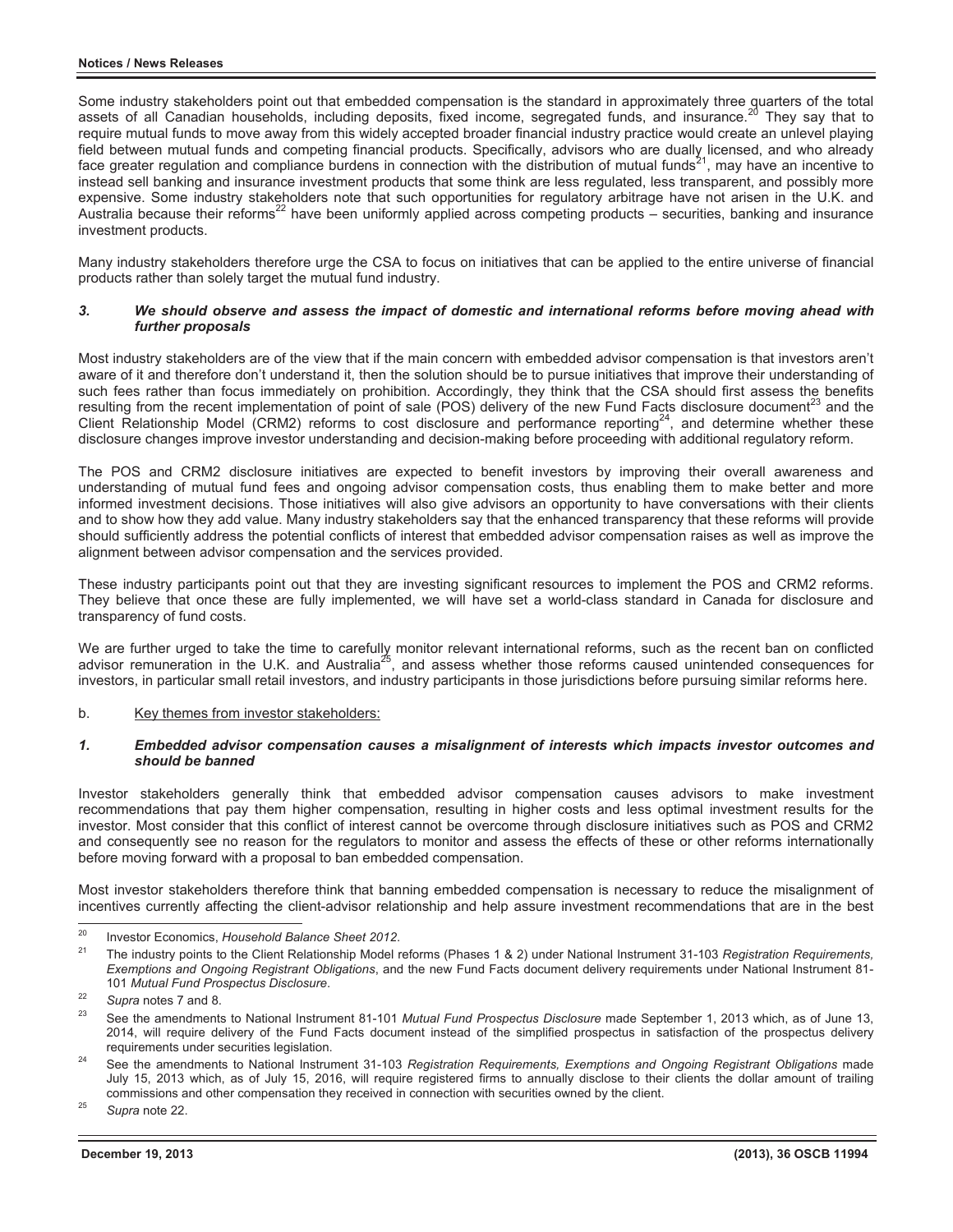interest of the client. They say this ban would benefit investors by giving them greater awareness of and more control over the costs they pay for mutual funds and financial advice.<sup>26</sup> Investors will know that they pay for "advice" and will be able to compare the costs and services of different advisors as well as the operating costs of various mutual funds which will be made more transparent with the elimination of embedded compensation. This would lead to a more competitive market for both mutual funds and for financial advice, leading in turn to lower costs and improved returns for Canadian investors, thus enabling them to accumulate more savings for their retirement or other financial goals.

In response to industry participants' submissions that a ban on embedded compensation will reduce access to advice for small retail investors, investor stakeholders believe that if such an advice gap does indeed emerge, alternative fee structures or business models will develop, both within the existing institutions and through new entrants to the market, that will deliver advice tailored to small investors. Banning embedded commissions will lead to innovation and increase competition which will ultimately drive down costs for investors and improve their investment outcomes.

Certain investor stakeholders challenge the industry's "advice gap" argument by pointing out that a significant portion of small retail investors are currently serviced by the bank branch advice channel whose advisors are not commission-based. They therefore do not believe that eliminating embedded commissions would reduce access to financial advice for those investors.

Those investor stakeholders further question the industry's assertions that overall mutual fund ownership costs would increase if embedded commissions were banned. While not disputing the assertion that the cost of advice could be higher for small retail investors under a fee-for-service model, the absence of product embedded inducements under that model would allow the advisor to focus on the investor's best interests and shop the market for lower-cost products, resulting in overall cost savings and better financial outcomes for the investor over the long-term.

# *2. Investors should at a minimum have the true choice to not pay embedded commissions*

Some investor stakeholders submit that, in the absence of an immediate ban on embedded commissions, retail investors should at least have the true choice to not pay embedded commissions.

These investor stakeholders dispute the industry's contention that retail investors currently have choice and that the prevalence of the embedded commission fee model in the Canadian fund industry is evidence that investors actually prefer that model. They submit that investors can only make a true choice if they know what the alternatives are and are provided with those options prior to actually making their decision. They point out that the majority of advisors today operate on a commission-only basis and therefore do not give their clients the option of investing in trailing commission-free Series F mutual fund units intended for fee-based accounts.<sup>27</sup> Furthermore, even where the option of investing in Series F units is available, many investors don't have the minimum investable assets necessary to access fee-based accounts. The overall result is that the majority of retail investors today have no choice but to invest in the full trailing commission fund units.

Several investor stakeholders further point out that even those investors who opt to go it alone and forgo the advice still must pay for advice. This is because investors who purchase mutual fund securities through discount brokerages are generally made to purchase the same full trailing commission fund units that are sold through full-service advisors.<sup>28</sup> While discount brokerages receive full trailing commissions for the distribution of mutual funds on their platforms, they do not provide advice to investors who trade on their platform. Under the current rules, discount brokers are not permitted to offer advice and are exempt from the suitability assessment which full-service advisors are otherwise responsible for completing. In view of that, investor stakeholders submit that mutual fund investors in the discount brokerage channel are overpaying for their mutual fund investments and do not realize any savings over the investor who uses a full-service advisor. They further argue that if true savings could be realized in the discount brokerage channel, it might then become a true market choice that mutual fund investors would opt for. This lowercost choice would improve retail investors' ability to accumulate savings for retirement or other financial goal.

These investor stakeholders therefore recommend that the payment of trailing commissions to discount brokers who provide execution-only services be prohibited. They further urge regulators to require that trailing commission-free mutual fund series be made available to retail investors, including at discount brokerages and directly from mutual fund manufacturers, to ensure that investors have the true option of not paying embedded commissions and that those investors who opt to do it themselves realize true cost savings.

 $26$ 26 The AMF's consultation with retail investors revealed that most investors consulted were neither aware of the embedded commissions nor

did they understand the fee structure of mutual funds.<br><sup>27</sup> The AMF's consultation with retail investors revealed that most of the investors consulted were not aware of the existence of Series F units.<br><sup>28</sup> The CSA note th

AMF, certain fund industry participants have taken steps to address this issue. Up until recently, only a few Canadian mutual fund manufacturers, all of which are bank-owned, have offered discounted series units of certain of their proprietary mutual funds through their affiliated bank-owned discount brokerage arm. These discounted series units intended for do-it-yourself (DIY) investors bear a significantly reduced trailing commission which recognizes the fact that DIY investors do not receive advice services. On November 27, 2013, three independent mutual fund manufacturers announced the offering of discounted series units of their mutual funds to be distributed through a major bank-owned discount brokerage.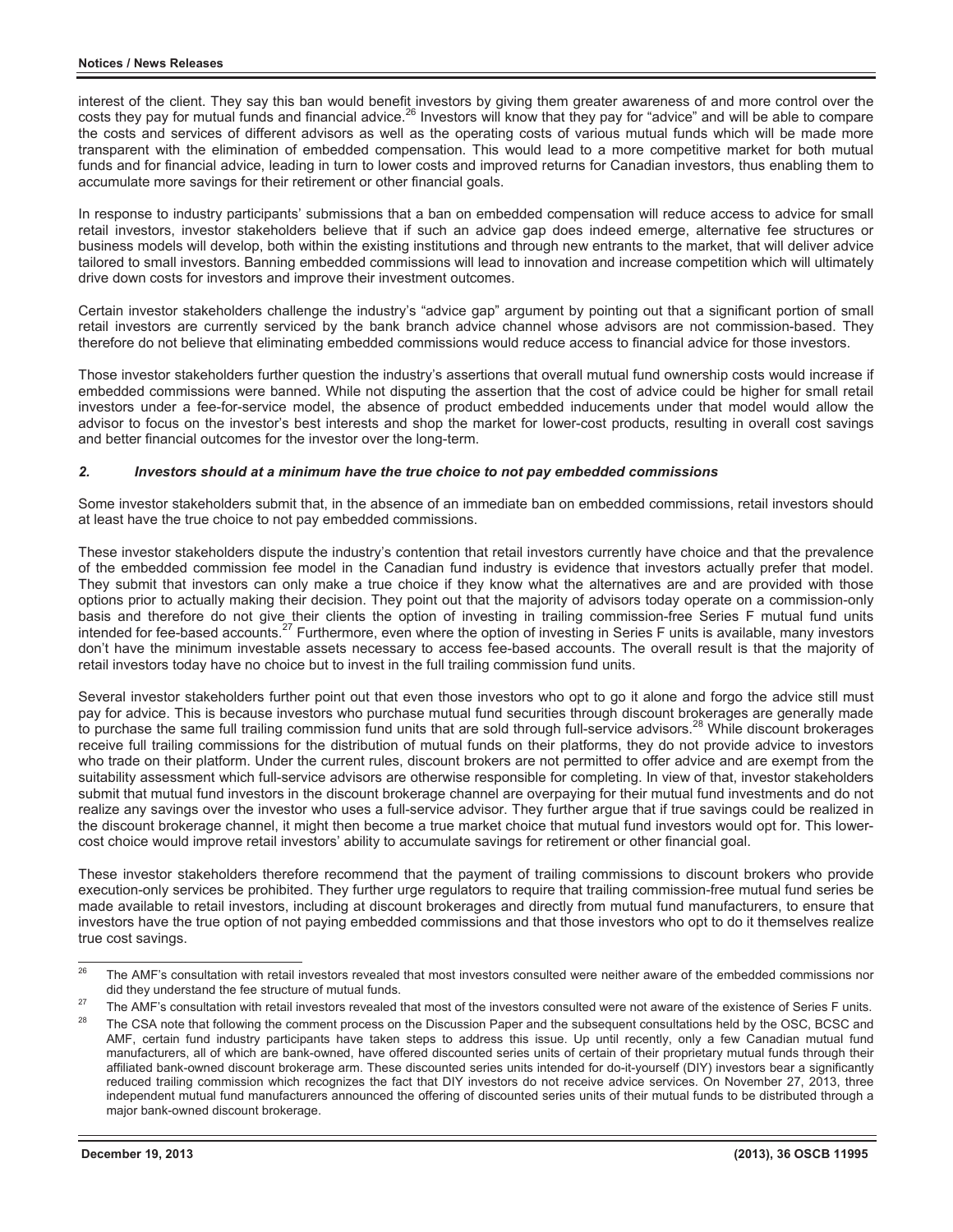### *3. We need to implement a best interest duty for advisors*

Investor stakeholders strongly believe that advisors should be required to act in their client's best interest and that a statutory best interest duty must be introduced in order to protect investors. They point out that a best interest duty would be consistent with investors' general expectations, as shown by recent investor research that found that most investors believe advisors already have a legal duty to act in their best interest.<sup>29</sup>

In their view, a best interest duty which addresses issues relating to conflicted remuneration, including embedded commissions, will reduce bias in advisors' investment recommendations, thus making recommendations more objective. It would at the same time eliminate much of the need for conflicts disclosure, which investor advocates submit is ineffective. In this regard, they cite certain studies whose findings suggest that most Canadian investors do not have the requisite knowledge and experience to factor disclosed conflicts of interest into their decision-making.<sup>30</sup> They further cite behavioural research showing the perverse effects of disclosure, such as increased trust and reliance by investors and moral licensing of advisors.<sup>31</sup> Given these findings, investor stakeholders submit that a "disclose and move on" approach is not acceptable.

Investor stakeholders generally consider that a best interest duty for advisors would improve outcomes for investors because it would explicitly require advisors to consider the investment's costs in determining whether the investment is in the best interest of the investor, whereas the current suitability standard fails to require this.

Many investor stakeholders however submit that the current embedded advisor compensation model, with its inherent incentives, is incompatible with a best interest duty. They believe that absent the elimination of embedded commissions, the profit objectives of advisors and of the mutual fund manufacturers whose funds they distribute would continue to prevail over the best interests of investors. These investor stakeholders therefore think that a best interest duty alone is not sufficient and should include the concurrent elimination of embedded commissions.

## *4. We need to increase advisor proficiency requirements and regulate the use of titles*

Some investor stakeholders submit that the investor protection concerns that embedded advisor compensation raise are compounded by other potential areas of concern with the advisor-client relationship, including confusing advisor titles and low advisor proficiency.

These investor stakeholders accordingly submit that financial advisors should be required to meet higher proficiency requirements and satisfy continuing education requirements, as well as adhere to a code of professional and ethical conduct that ensures the client's interest is put first. They further urge the CSA to standardize the professional titles and designations that advisors may use so as to ensure they more accurately reflect the scope of an advisor's services and do not denote expertise that the advisor may not have.

Some suggest that the use of the title "Financial Advisor" by a product salesperson, who is trained solely to deliver trade suitability rather than financial planning and/or ongoing investment management advice, has resulted in confusion and a distinct disconnect between the level of service many investors expect from their financial advisor and the actual service provided.

These investor stakeholders therefore submit that title and holding out restrictions should be put in place to allow the public to clearly distinguish between those who offer advice limited to trade suitability and those who provide more extensive advice and services, such as financial planning and/or ongoing investment management advice.

## **Conclusion**

A number of the key messages from industry and investor stakeholders set out above are similar to those that have emerged from the Best Interest Duty Consultation. We refer you to CSA Staff Notice 33-316 – *Status Report on Consultation under CSA Consultation Paper 33-403: The Standard of Conduct for Advisers and Dealers: Exploring the Appropriateness of Introducing a Statutory Best Interest Duty When Advice is Provided to Retail Clients*, published concurrently with this Notice, for an overview of the key themes that emerged from that separate consultation.

The similarity of the feedback received from stakeholders demonstrates a connection between the two consultation initiatives and suggests a need for CSA staff to coordinate their policy considerations on these initiatives going forward.

 $29$ The Brondesbury Group, *Investor behaviour and beliefs: Advisor relationships and investor-decision making study*, (2012), prepared for the Investor Education Fund.

<sup>&</sup>lt;sup>30</sup> Ibid. See also Innovative Research Group Inc., 2012 CSA Investor Index (October 16, 2012).<br><sup>31</sup> Daylian M. Cain, George Loewenstein, and Don A. Moore, "The Dirt on Coming Clean: Perverse Effects of Disclosing Conflict (2005) The Journal of Legal Studies, 34 (1), p. 1-25.